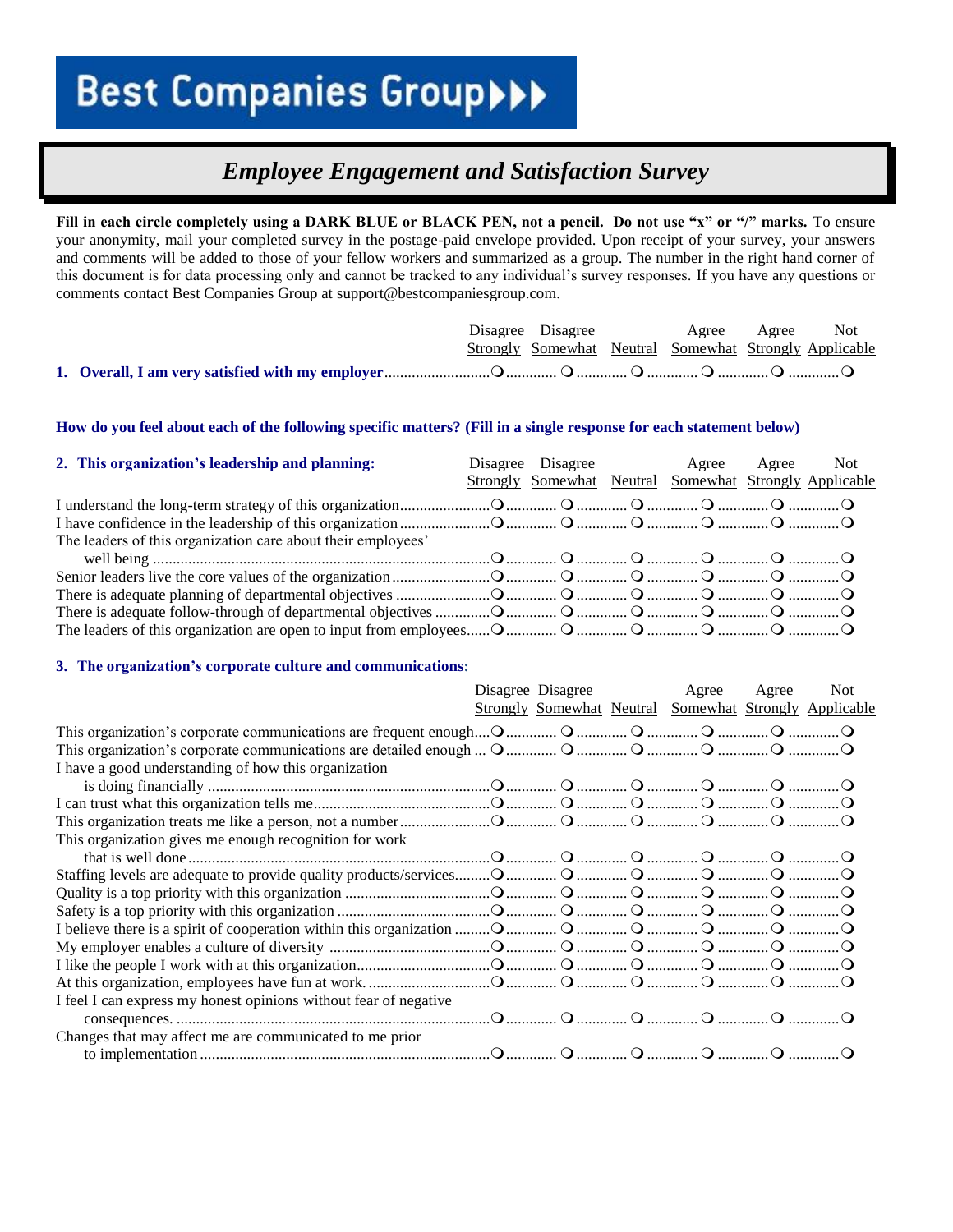| 4. Your role within this organization:                      |  | Disagree Disagree Agree Agree<br>Strongly Somewhat Neutral Somewhat Strongly Applicable | Not |
|-------------------------------------------------------------|--|-----------------------------------------------------------------------------------------|-----|
|                                                             |  |                                                                                         |     |
|                                                             |  |                                                                                         |     |
|                                                             |  |                                                                                         |     |
|                                                             |  |                                                                                         |     |
|                                                             |  |                                                                                         |     |
|                                                             |  |                                                                                         |     |
| I am able to maintain a reasonable balance between work and |  |                                                                                         |     |
|                                                             |  |                                                                                         |     |
|                                                             |  |                                                                                         |     |
|                                                             |  |                                                                                         |     |
| I understand the importance of my role to the success of    |  |                                                                                         |     |
|                                                             |  |                                                                                         |     |
|                                                             |  |                                                                                         |     |
|                                                             |  |                                                                                         |     |
| <b>5.</b> Your work environment:                            |  | Disagree Disagree Agree Agree                                                           | Not |
|                                                             |  | Strongly Somewhat Neutral Somewhat Strongly Applicable                                  |     |
|                                                             |  |                                                                                         |     |
|                                                             |  |                                                                                         |     |
|                                                             |  |                                                                                         |     |
|                                                             |  |                                                                                         |     |
|                                                             |  |                                                                                         |     |

| 6. Your relationship with your immediate supervisor: |  | Disagree Disagree Agree Agree Not<br>Strongly Somewhat Neutral Somewhat Strongly Applicable |  |
|------------------------------------------------------|--|---------------------------------------------------------------------------------------------|--|
|                                                      |  |                                                                                             |  |
|                                                      |  |                                                                                             |  |
|                                                      |  |                                                                                             |  |
|                                                      |  |                                                                                             |  |
|                                                      |  |                                                                                             |  |
|                                                      |  |                                                                                             |  |
|                                                      |  |                                                                                             |  |
|                                                      |  |                                                                                             |  |
|                                                      |  |                                                                                             |  |

| 7. Training, development and resources:                        | Disagree Disagree | Agree<br>Strongly Somewhat Neutral Somewhat Strongly Applicable | Agree | Not |
|----------------------------------------------------------------|-------------------|-----------------------------------------------------------------|-------|-----|
|                                                                |                   |                                                                 |       |     |
|                                                                |                   |                                                                 |       |     |
| This organization provides the technology, equipment and       |                   |                                                                 |       |     |
|                                                                |                   |                                                                 |       |     |
|                                                                |                   |                                                                 |       |     |
| The software and program applications I use to do my job are   |                   |                                                                 |       |     |
|                                                                |                   |                                                                 |       |     |
|                                                                |                   |                                                                 |       |     |
| Technology issues affecting my work are communicated to me     |                   |                                                                 |       |     |
|                                                                |                   |                                                                 |       |     |
|                                                                |                   |                                                                 |       |     |
| I am encouraged to explore growth or advancement opportunities |                   |                                                                 |       |     |
|                                                                |                   |                                                                 |       |     |
|                                                                |                   |                                                                 |       |     |
|                                                                |                   |                                                                 |       |     |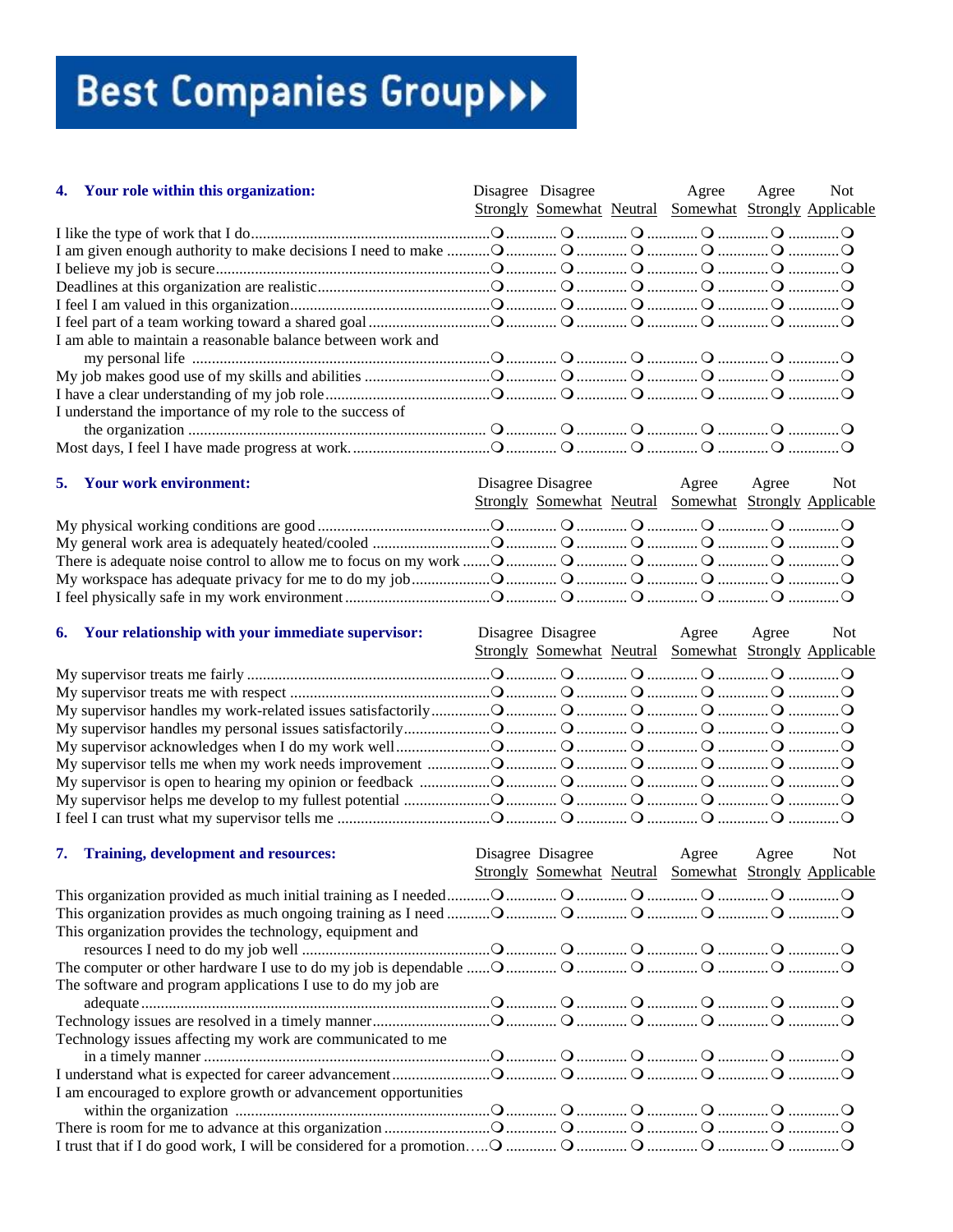| 8. | <b>Pay and Benefits:</b>                                |  | Disagree Disagree Agree<br>Strongly Somewhat Neutral Somewhat Strongly Applicable       | Agree | Not |
|----|---------------------------------------------------------|--|-----------------------------------------------------------------------------------------|-------|-----|
|    |                                                         |  |                                                                                         |       |     |
|    | Specifically, I'm satisfied with the:                   |  |                                                                                         |       |     |
|    |                                                         |  |                                                                                         |       |     |
|    |                                                         |  |                                                                                         |       |     |
|    |                                                         |  |                                                                                         |       |     |
|    |                                                         |  |                                                                                         |       |     |
|    |                                                         |  |                                                                                         |       |     |
|    |                                                         |  |                                                                                         |       |     |
|    |                                                         |  |                                                                                         |       |     |
|    |                                                         |  |                                                                                         |       |     |
|    |                                                         |  |                                                                                         |       |     |
|    | 9. Overall feelings about your employment experience:   |  | Disagree Disagree Agree Agree<br>Strongly Somewhat Neutral Somewhat Strongly Applicable |       | Not |
|    |                                                         |  |                                                                                         |       |     |
|    |                                                         |  |                                                                                         |       |     |
|    | I feel this organization has created an environment     |  |                                                                                         |       |     |
|    |                                                         |  |                                                                                         |       |     |
|    | I plan to continue my career with this organization for |  |                                                                                         |       |     |
|    |                                                         |  |                                                                                         |       |     |
|    |                                                         |  |                                                                                         |       |     |

NOTE: We recommend that you do not include your name or other identifying remarks in your responses to the two open-ended questions listed below. Please do not exceed the space provided below.

#### 10. What does this organization do that makes it a place where people would want to work?

#### 11. What can this organization do to increase your satisfaction and productivity as an employee?